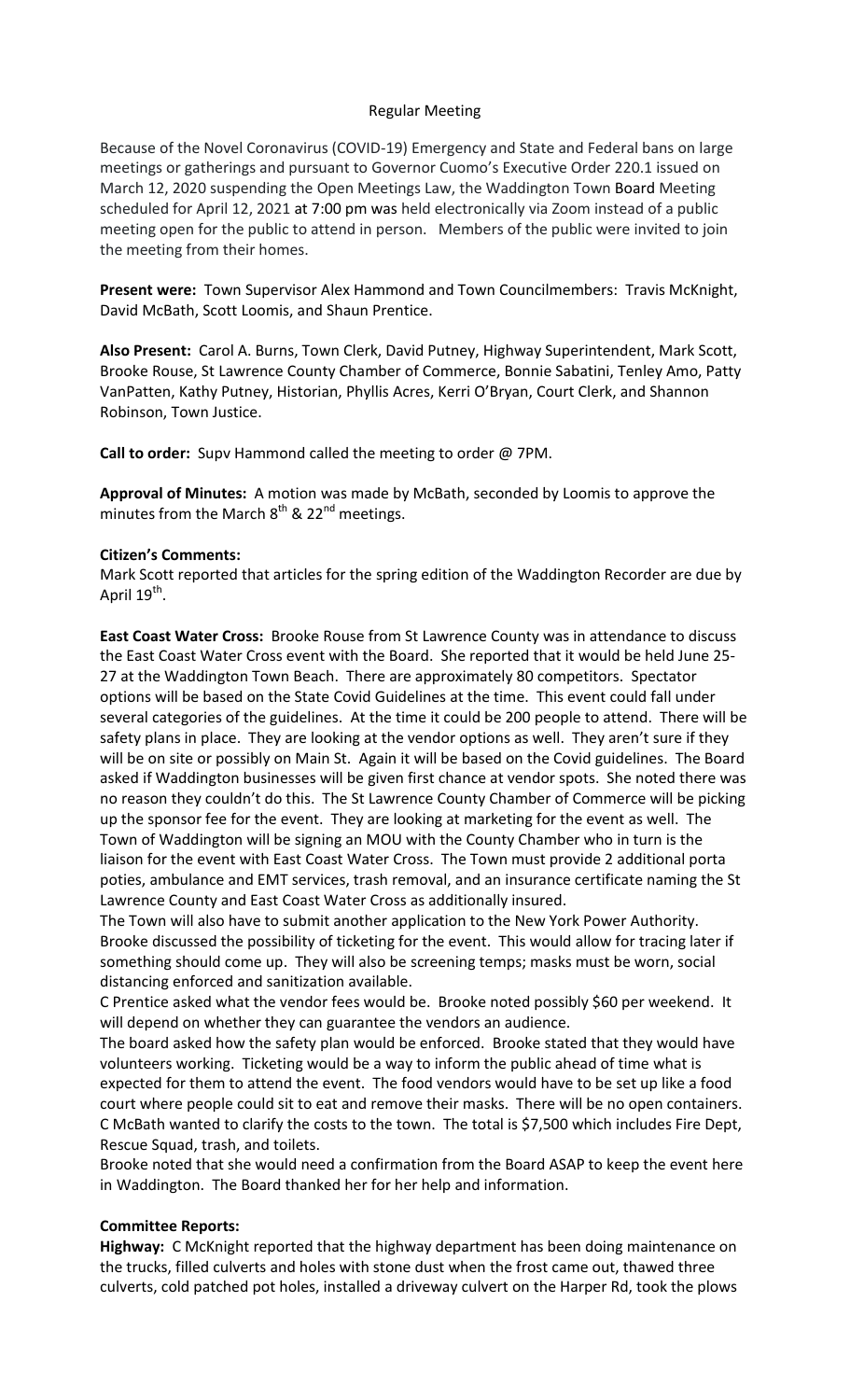and wings off trucks for maintenance and painting, and chipped brush on the Buck Road. The new chipper worked very well.

Supt Putney reported that he has done an update on his equipment replacement plan. He has done a comparison from four years ago and will distribute to the board so it can be discussed in person at the next meeting.

**Rita Curran, County Legislator:** Rita Curran updated the board on County business. She reported that there were 19 new covid cases, 189 active cases, and there are three vaccine sites this week. Vaccinations are available at Kinney Drugs, Price Chopper and the Potsdam College Pod. There will be a vaccination clinic of the J& J 1 shot dose for veterans @ the Massena Veteran's Center in the Massena Mall. She has spoken with Matt Denner concerning the new tower transmission. Apparently we have run into some issues with our frequencies bleeding over to Canadian Towers. They are working on frequencies that don't overlap the Canadian ones. They have the funding to finish the project. They are waiting on the Canadian Governments response. C McBath asked if there had been any contact with our federal representatives to help. Rita stated that she wrote a letter to them requesting their help.

**Cemeteries/Safety:** C McKnight reported that Tracey & Dave Putney have been working with the Union Cemetery. Tracey is compiling a needs assessment on the cemeteries. She is going to try and have them placed on the National Historic Registry. If this happens it will set us up to be eligible for more funding.

C McKnight would like to set up a committee to work on a list of needs for each cemetery. In the last 3-4 years there have been quite a few of the bigger stones that have been tipping. He would like to prioritize what is absolutely needed and what would be for maintenance. The Board agreed that this would be a good idea. He will write something up for the Waddington Recorder for volunteers.

**Rescue Squad:** C Prentice reported that the Squad has been busy training on the new rig. He turned it over to Julie McBath. Julie reported that the 2020 Chevrolet ambulance is here and will go into service @ noon on Tuesday. It has taken a lot of time and effort. The cost of the new rig was \$274,000. They were able to get a grant for \$35,000 through USDA, sold the 2009 to Westville for \$15,000, and financed the remainder. They didn't have to come to the Town Board for support at this time. She noted that any time the Board or public would like to look at the rig they will be happy to show them.

Julie noted that they were down a few members. She also noted she was aware that the Board was going to vote on awarding the generator this evening. She hoped the board supported the project. The Squad is all volunteer and time is critical for them and their patients in an emergency.

Supv Hammond noted that as the Chamber develops the safety plan for the Water Cross competition he would like to have the Rescue Squad and Fire Department is part of the discussion.

**Library:** C Loomis reported that he had to attend the special recreation meeting so was unable to attend. He turned it over to Bonnie for discussion. Bonnie reported that she had applied for a grant from Stewart's Shops and was awarded \$500. This will be put towards the summer reading program. She is working with the Recreation Commission to work out the details of the reading program. They will have the story walks again this summer.

Bonnie proposed that the Town Board consider the start of a free library program. This would entail the little boxes of books through the Village. It is based on take a book leave a book. There are 100,000 of these free libraries. They are in 100+ countries and 50 States. She has an Eagle Scout Candidate that would like to construct the distribution boxes. She envisions one at the pavilion and the two parks. The Board noted that we would need to get permission from the Power Authority for this since it is their property.

Bonnie has requested to set up a subcommittee for work with the MOU. She would like to have two town board members and two library board members meet so that we can go forward with this agreement. C McBath stated he would serve on this committee. Bonnie will send out times to set up a meeting.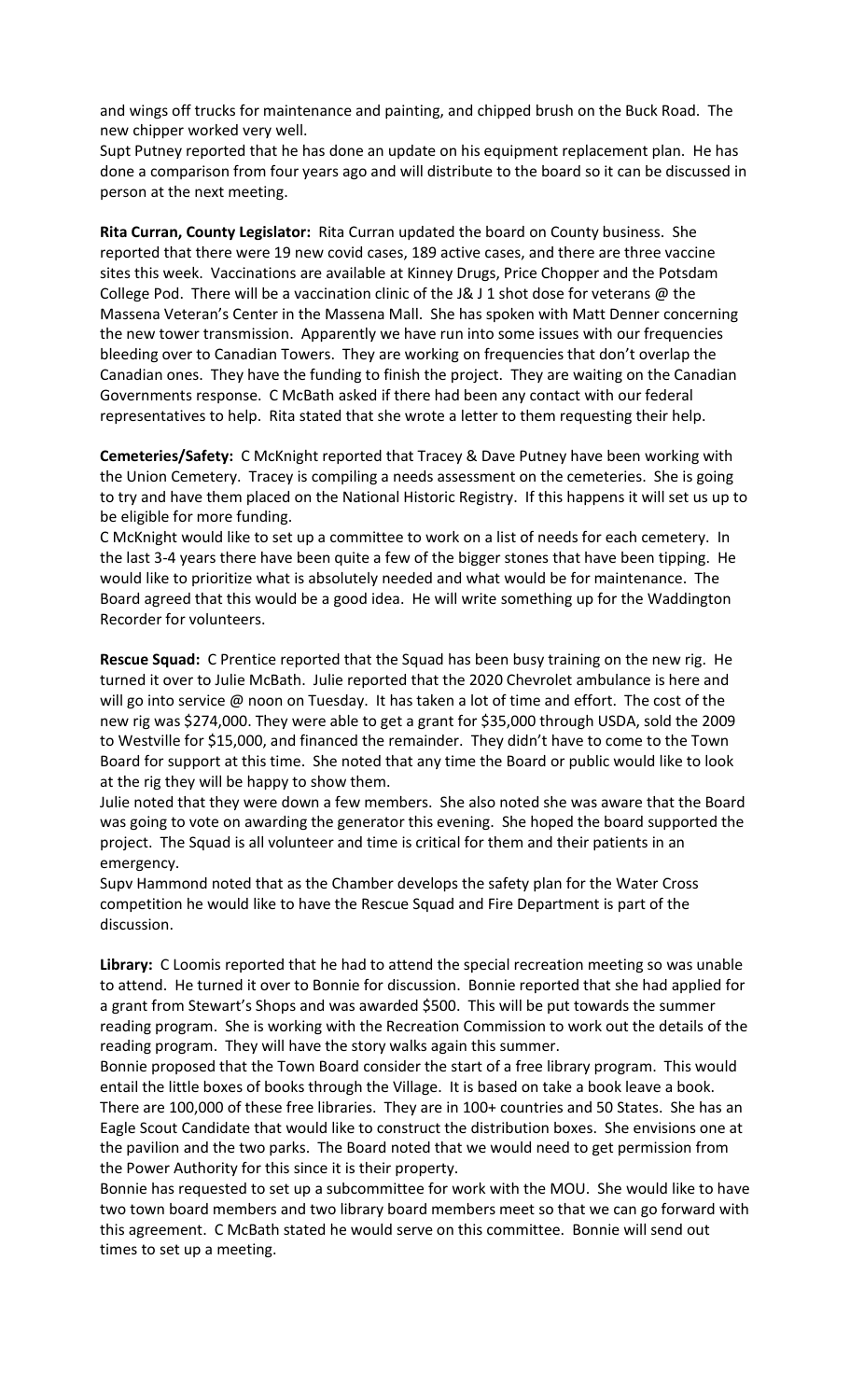C McBath reported that Bonnie has reached out to him for a construction grant to repoint the bricks at the library. Mason work is bid by the linear foot. C McBath asked if the Town should put out an RFP to identify exactly what needs to be done. The board discussed and thought we could get information from Vicki MacDonald and then move from there. Bonnie will make contact with Vicki to see if she can be available.

**Recreation:** C Loomis reported that the Recreation Commission met on Tuesday. The Mayor and Supervisor were both in attendance. They decided to keep Russ Strait as Chairman and Missy Martin, Secretary. They discussed the morning reading program, morning recreation, and the beach program. There will be no bus transportation again this year.

The Commission asked what the Board has heard about the lower speed limit on the River Rd. When will the walking trail on River Rd be swept? Discussion was held on how to handle the weeds in the swimming area. The caretaker will be back on May  $1<sup>st</sup>$ . They would like to post all job openings for recreation in January.

There are still complaints that people are not wearing their masks while playing pickle ball in the arena.

There will be monthly recreation meetings scheduled for the  $3<sup>rd</sup>$  Monday of the month. The DOT will be conducting a traffic study on the River Rd this spring. Supt Putney stated that the trail will be swept when the Village rents the road sweeper. The Town doesn't own a sweeper.

C Loomis noted that he has a drag that is pulled through with a winch on the tractor. He has a friend who used it for their water to control the weeds. He said he would be glad to help and use this to clean them if they can't come up with something else.

**Gallery/Clarke House:** Mark Scott reported that the ladies have been working on an exhibit that will run from April  $17^{th}$  – May 29<sup>th</sup>. They have been cleaning up out front of the building. They have four more exhibits lined up. They would like to be able to hold painting classes again but the back room where they have is small and they don't feel they can safely hold them there. They have requested being able to hold them in the upstairs at the old town hall. It would be 2-3 times per week for an hour at a time. If this would work they would like to store a portable supply cabinet to house the paints etc. Supv Hammond noted that the town is hoping to get back to in person meetings next month. They should be able to come to some sort of agreement as long as they adhere to the restrictions put forth for Covid- wearing masks etc. C Prentice asked if any of the paints were flammable and if they were he recommended a flammable storage cabinet so that something bad doesn't happen.

Kathy Putney suggested they might be able to use the community room at the library. Bonnie noted that they were tentatively opening up in June. They have space for storage etc. Supv Hammond reported that the fundraiser for the ceiling at the Clarke House is ongoing.

**Museum:** Kathy Putney reported that the Museum board got together two weeks ago. As everyone knows Mike McGee has donated the depot building to the Village. They toured the building. It is a beautiful building and would make a great museum due to its historic significance to Waddington. They have narrowed placement to 10 sites. The nicest of the sites would be at the top of the hill just down from the water treatment plant. This would have to be approved by NYPA. They are applying for an RVRDA grant for the foundation work. Atlantic Testing will be doing an abatement assessment. She received a letter of support for the grant from the Village and would like one from the Town. If the depot all goes through they will put the Moore Museum house up for sale and use towards the restoration.

Resolution #39

Motioned by: Hammond Seconded by: Loomis

RESOLVED, that the Waddington Town Board does hereby support the submittal of a grant application to the RVRDA for a joint effort to restore and maintain the Old Depot building as a museum in Waddington. Ayes: All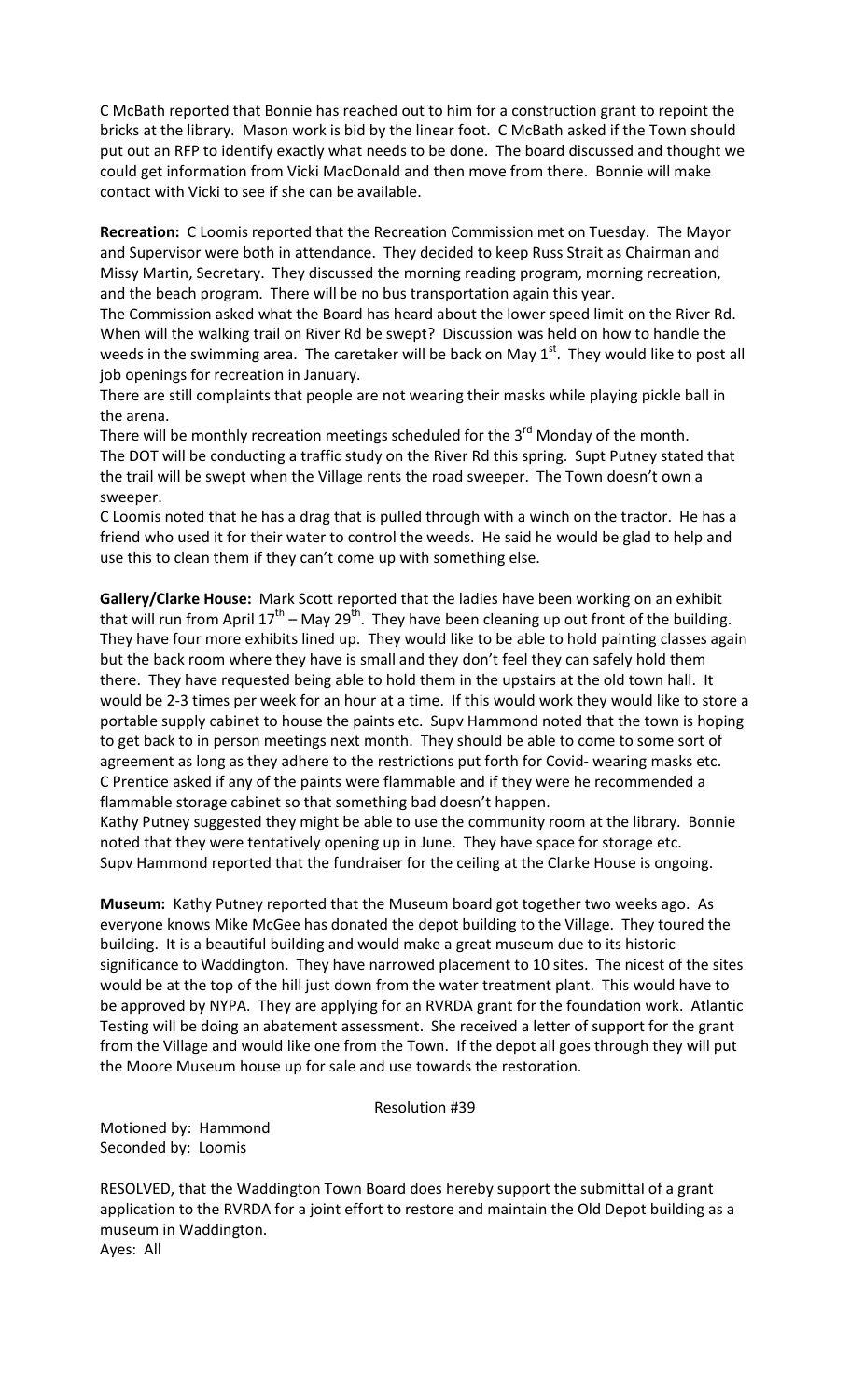# **Grants/Other Funding:**

### Resolution #40

Motioned by: Loomis Seconded by: Hammond

RESOLVED, that the Waddington Town Board does hereby support the submittal of a grant application to the RVRDA for the installation of an automatic fire alarm detection and notification system in the Town Office/Garage/Rescue Squad complex. Ayes: all

**Baildon's:** The Clerk reported that she received a call today from a resident in Chase Mills who stated that the Baildon's are bringing in more junk. The Board recently passed a local law that would give us more teeth to enforce. The Board told the clerk to contact the Code Enforcement Officer to deem what the next appropriate step is going to be.

**Generator Bids:** At the last board meeting the board reviewed the bids for a new generator to power the Municipal Building in an emergency situation. There were three bids received ranging from \$62,095 to \$187,388. Discussion ensued as to where the funds would be taken from. We have received \$114,000 in high flow money for 2021. \$60,000 of that was used for revenue in the budget. The balance of \$54,000 was deposited into the NYPA money market at Upstate Bank. A project such as this is a good place to use the high flow money. Heated discussion ensued concerning connecting the fire department to the generator with a transfer switch. In the end it was decided to have the Village get the switch while the contractor was onsite. After discussion was ended and all parties satisfied with the outcome the following resolution as passed.

#### Resolution #41

Motioned by: McBath

Seconded by: Prentice

RESOLVED, that the Waddington Town Board does hereby award the bid for the new generator system for the Municipal Building Complex to Tel Inc., Heuvelton in the amount of \$59,500 for generator install and \$2,595 for asbestos work. Nayes: Hammond Ayes: All

### Resolution #42

Motioned by: Hammond Seconded by: Prentice RESOLVED, that the Waddington Town Board does hereby agree to pay for the new generator system from high flow money in the NYPA Money Market account at Upstate Bank. Ayes: All

**Local Government Task Force:** Supv Hammond reported that the Power Authority has set up biweekly meetings for the recreation project. The mayor, supervisor and Rob Campany have been involved with the meetings. They are going to use the ready grant side of things for Rob & his staff so it will move more quickly. They are looking at the possibility of breaking ground after the season this fall.

**Court Security Officer:** Justice Robinson addressed the board with the steps that need to be taken to create the position of Town Constable. A local law needs to be passed to create the position. It is a non-competitive part time position. A copy of the job description was also submitted. The position is then registered with the justice system. Once the local law is filed and a confirmation from the State is received they can fill the position. Justice Robinson has suggested Leaha Lestra who is the Constable for Canton and works with the Norwood Police Department. She would provide her own fire arm and is trained for the position. C McKnight noted that he was in favor of a court security officer but struggles with an armed person in the building. Insurance liability and cost was brought up. The Clerk read an email stating that the Town was allowed one armed security officer at no additional cost. The email also read that they would like to see the job description of the security officer.

The clerk will send the information to the insurance company and to our town attorney for review.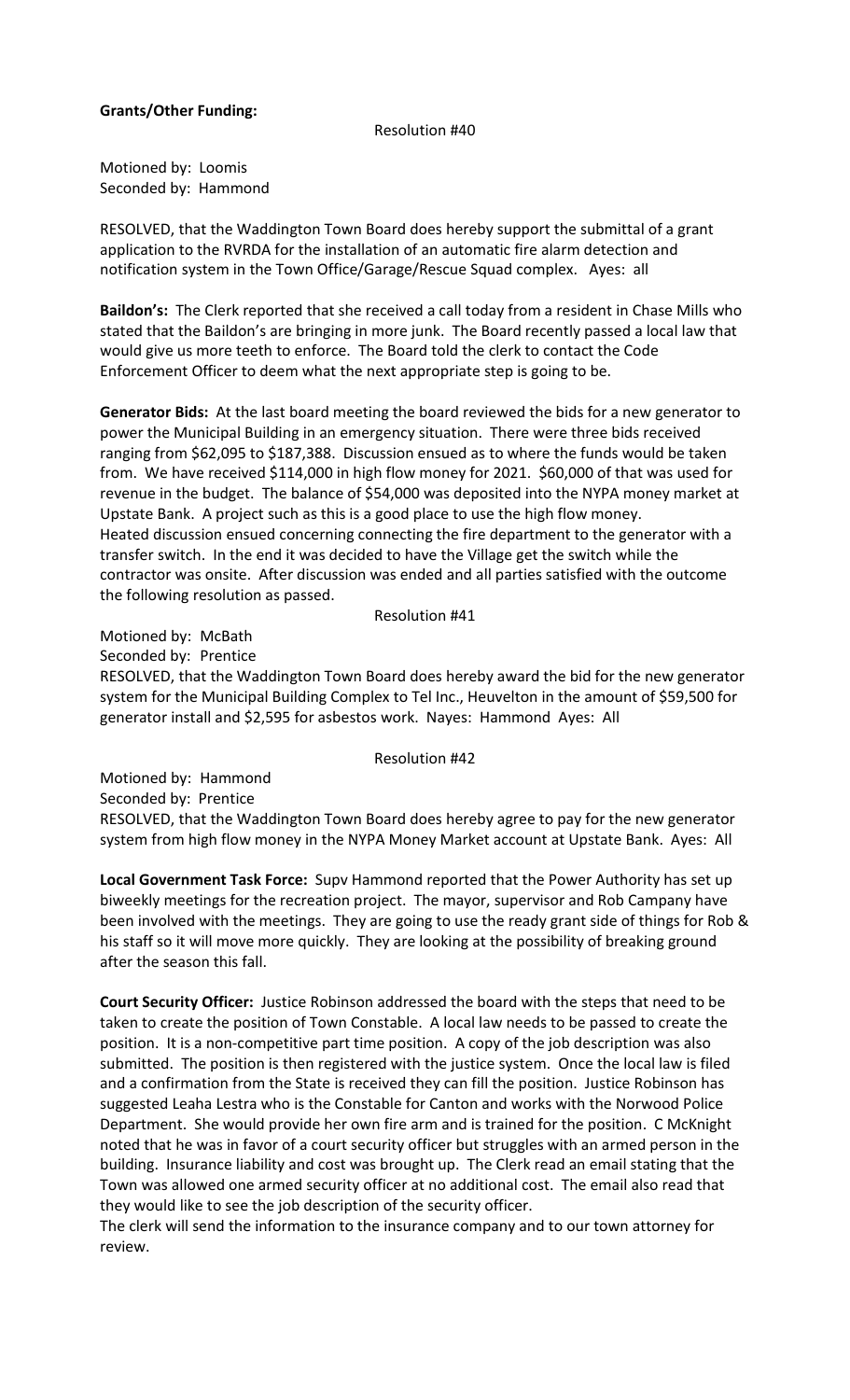**East Coast Water Cross:** After the discussion with Brooke Rouse the board felt that they should make an attempt to move forward with the event. This will at least give them the time to establish a safety plan and how they will move forward.

Resolution #43

Motioned by: McKnight

Seconded by: Prentice

RESOLVED, that the Waddington Town Board does hereby agree to hold the East Coast Water Cross competition at the Waddington Beach June 25-27, 2021 contingent upon an approved Covid safety plan being provided. Ayes: All

## **Local Government Records Retention:**

Resolution #44

Motioned by: McBath

Seconded by: McKnight

RESOLVED, by the Town Board of Waddington, New York that Retention and Disposition Schedule for New York Local Government Records (LGS-1), issued pursuant to Article 57-A of the Arts and Cultural Affairs Law, and containing legal minimum retention periods for local government records, is hereby adopted for use by all officers in legally disposing of valueless records listed therein.

FURTHER RESOLVED, that in accordance with Article 57-AL

(a) only those records will be disposed of that are described in Retention and Disposition Schedule for New York local Government Records (LGS-1), after they have met the minimum retention periods described therein;

(b) only those records will be disposed of that do not have sufficient administrative, fiscal, legal, or historical value to merit retention beyond established legal minimum periods.

# **Resolution Recognition:**

Resolution #45

Motioned by: McBath

Seconded by: McKnight

WHEREAS, Justin is in his first year as a Machine Equipment Operator for the Town Highway Department, and has shown great work ethic and dedication to his trade; and WHEREAS, On February 3, 2021 Justin was on his usual plow route, he was coming off County Route 44 when he noticed what he had believed to be deer tracks on the road, thinking not much of it, Justin continued with this route. About an hour and a half later, on the way back through, he saw the tracks again and upon further inspection found that they were in fact human. On the corner of Irish Settlement Road and County Route 44, Justin pulled his truck over and saw that there was an elderly man standing in the nearby field. It was twenty-four degrees Fahrenheit and the man was not wearing proper winter clothing and seemed disoriented. Knowing that something was wrong, he quickly called the Highway Superintendent to make him aware of the situation. After a conversation with Dave, Justin quickly called 9-11 and the Waddington Rescue Squad responded; and

WHEREAS, Medical professionals at the scene credit Justin with saving this gentleman's life, his quick response and care where extraordinary; and

WHEREAS, he has far exceeded expectations going above and beyond his scope of responsibilities for the betterment of the community; and

WHEREAS, David Putney, Highway Superintendent has put forth a request that the Town Board recognize Justin for his actions that day,

NOW, THEREFORE BE IT RESOLVED, that the Town Board of Waddington recognizes and thanks Machine Equipment Operator Justin R. Norman for his service and commitment to the citizens of Waddington. Ayes: All

## Resolution #46

Motioned by: McBath

Seconded by: McKnight

WHEREAS, Kerri O'Bryan has been the Deputy Town Clerk for the Town of Waddington for a total of fifteen years; and